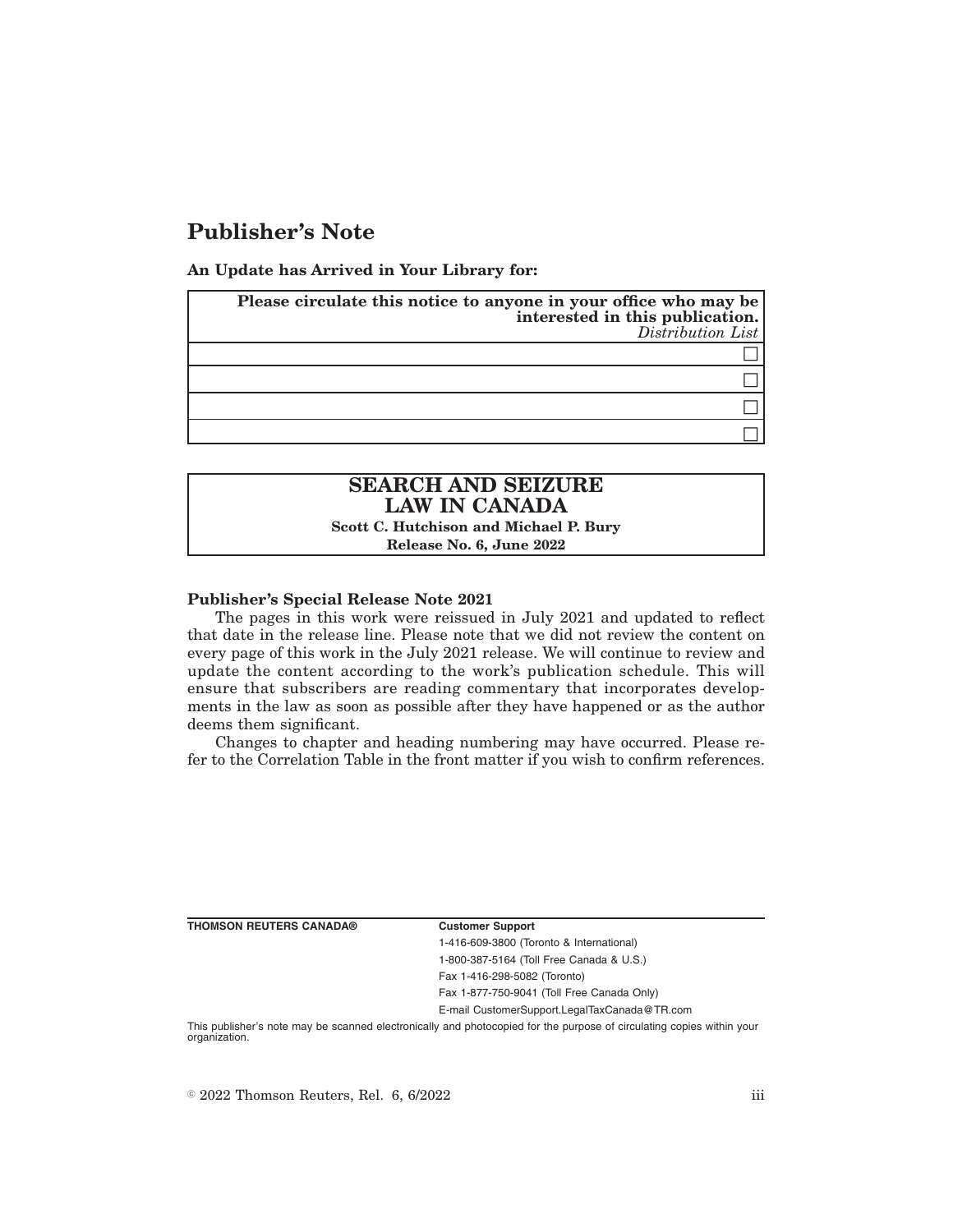This publication provides comprehensive coverage of search and seizure law, an essential element of both the criminal process and regulatory regimes. The effect of the Charter protection against unreasonable search and seizure is examined. Individual chapters examine various types of searches including electronic surveillance, administrative and regulatory searches, motor vehicle searches, firearms and weapon searches and mail searches. Detailed coverage is provided of the execution of search warrants, solicitor-client privilege, the disposition of seized property and Charter remedies including the exclusion of evidence.

This release features updates to the case law and commentary in the following chapters: 1 (Defining "Search"), 2 (Defining "Seizure"), 3 (Search Incident to Arrest), 4 (Electronic Surveillance), 5 (Administrative and Regulatory Searches), 6 (Motor Vehicle Searches), 8 (Firearms and Weapons), 11 (Search, Seizure and Other Constitutional Rights), 16 (Criminal Search Warrants), and 19 (Constitutional Remedies), as well as the Words and Phrases section.

### **CASE HIGHLIGHTS**

- E **Electronic Surveillance** —Upon re-entering Canada, the accused were referred to secondary inspection by the border services agency, where their cell phone and laptop computer were searched pursuant to para. 99(1)(a) of the *Customs Act*. Photos and videos of child pornography was found on these personal electronic devices and the accused were arrested and later convicted for possession of same. The accused's appeals of conviction were dismissed, though a declaration of invalidity was issued. The appellate court found para.  $99(1)(a)$  to be unconstitutional to the extent that it imposed no limits on searches of electronic devices. In the absence of any threshold requirement, this provision violated s. 8 of the Charter and the significant intrusion on one's personal privacy could not be justified under s. 1. Further, the Court of Appeal found the accused to have been detained from the moment the line between routine screening and the more intrusive searches and interrogation, and held the accused's rights under ss. 7 and 10 to have been violated with denial of their right to remain silent and of their right to counsel, as well as their freedom from self-incrimination. The Court however held this instance not to be one appropriate for exclusion of the evidence pursuant to s. 24(2) of the Charter, after having found the border services officers to have acted reasonably and with the good faith belief that their actions were authorized by law; and after having found society's confidence in the justice system to be better served by admission of the evidence: *R. v. Canfield*, 2020 ABCA 383, 2020 CarswellAlta 2004, 15 Alta. L.R. (7th) 1, 395 C.C.C. (3d) 483, [2021] 3 W.W.R. 410, 477 C.R.R. (2d) 119 (Alta. C.A.), leave to appeal refused *Sheldon Wells Canfield, et al. v. Her Majesty the Queen, et al.*, 2021 CarswellAlta 530, 2021 CarswellAlta 531 (S.C.C.)
- Firearms and Weapons —The accused was convicted of possession of heroin for the purpose of trafficking and possession of a loaded restricted firearm, after execution of a search warrant revealed the drugs and a handgun under couch cushions in the accused's residence, as well as ammunition elsewhere in the residence. At trial, the accused applied to